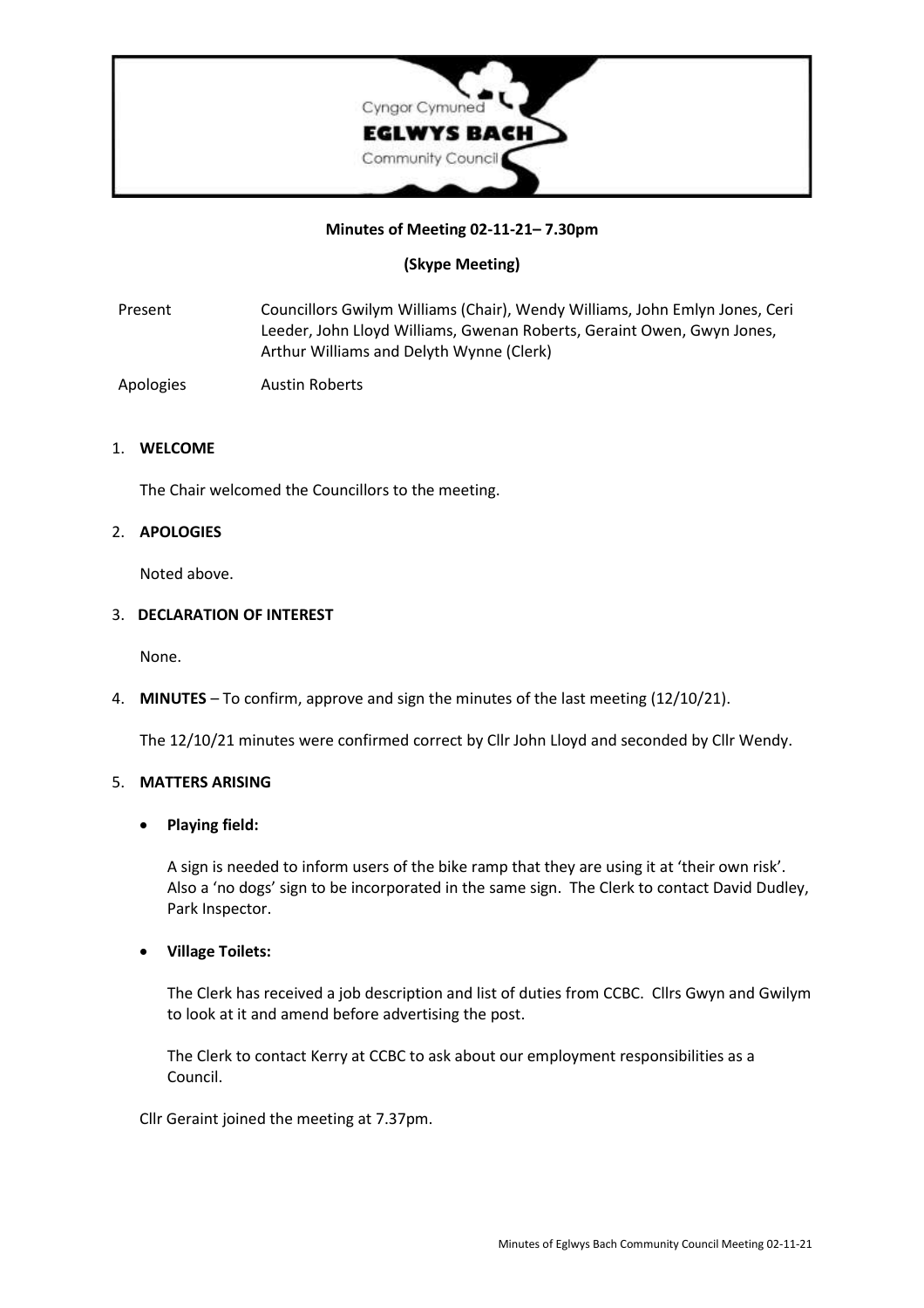

# • **Council Cemetery:**

- The Clerk had spoken to the grass cutter and discussed the issues raised;
- The cost of a cremation plot is £150 each. Discussion ensued. Cllr Geraint proposed that the family pay the undertaker for the plot. Cllr John Emlyn seconded. All Councillors agreed;
- Voluntary funding for grass cutting the Clerk shared One Voice Wales' response;
- Letter of complaint about cemetery the Clerk to respond;
- Need to get in touch with the company about the handrail as it is still wet;
- The path to the cemetery is slippery again, Cllr John Lloyd to treat.

# • **RAF flights over the village:**

Discussion regarding the noise of the ongoing flyovers. It was suggested that affected residents write to the RAF and keep a log of times and dates.

### • **Remembrance Sunday 14/11/21:**

A discussion took place regarding the arrangements.

# • **Christmas 2021:**

- It was decided to hold another Christmas Window competition arrangements to be finalised.
- Cllr Arthur to source a tree from Bodnant. Councillors happy to pay up to £150 if needed.
- Discussion regarding a Community Council Christmas Party. The Clerk to make enquiries with The Bee or Tal y Cafn regarding the 14 December.

#### • **Proposed new works in the churchyard:**

Cllr Ceri showed a map of the proposed work....Councillors in favour of proposals and upgrading path to new cemetery.

# • **Cartrefi Conwy housing policy:**

The Clerk has written to them and awaiting a response.

# • **20/21 Audit:**

The Clerk gave an update on the audit and said that she would like to attend any financial courses that were available to broaden her skills. The Councillors agreed with her request.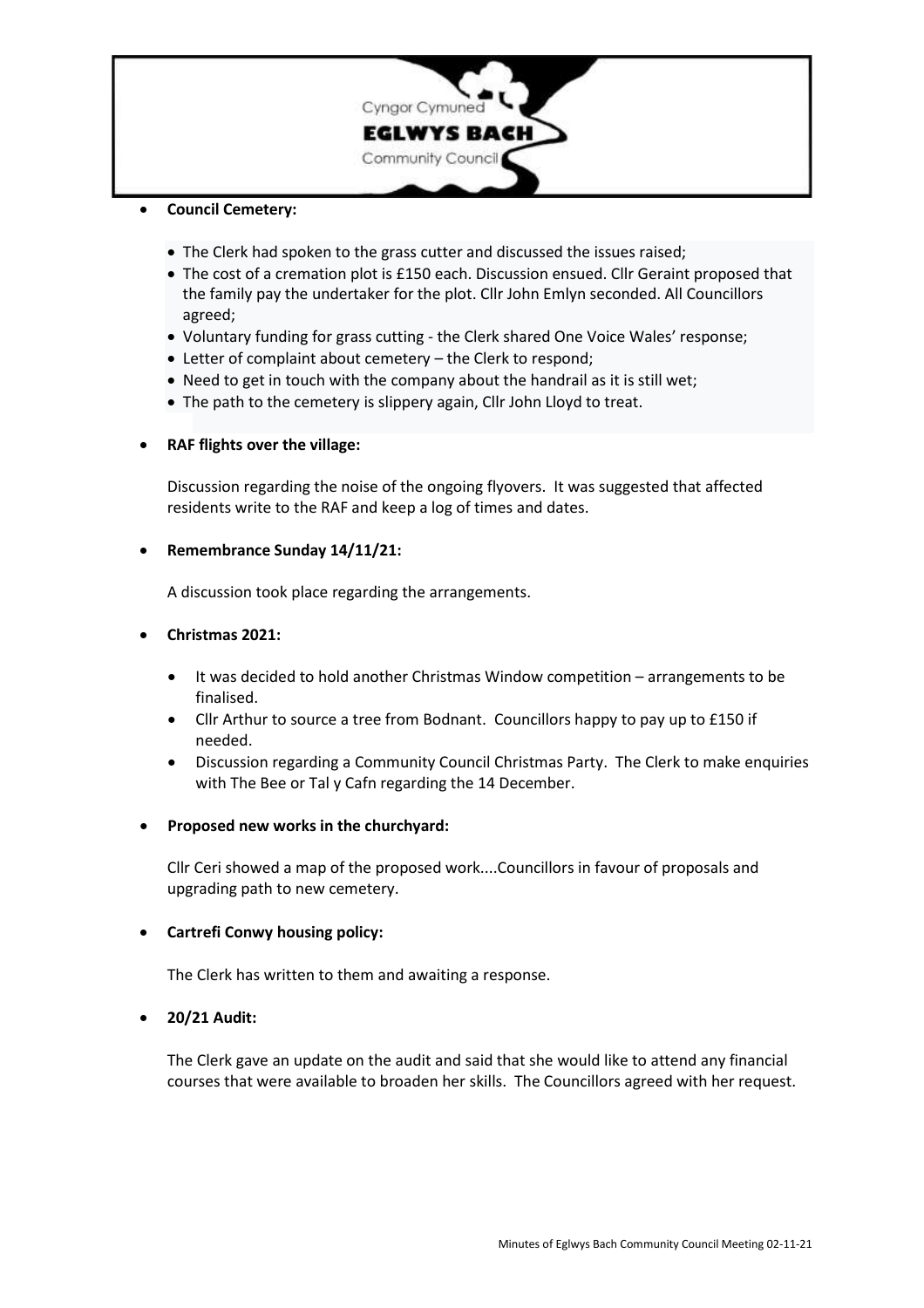

### 6. **PLANNING**

None.

### 7. **FINANCIAL REPORT**

Current - £7,035.88 (need to pay Cllr Ceri - £20.00) Burial - £807.70 (need to pay Gerallt Evans Metalcraft Ltd - £912.00 / Carwyn Hughes, Pen Bryn - £408.00) Deposit - £2,078.31

The Clerk asked permission to move £1000.00 from the Current account to the Burial account so that invoices could be paid. The Councillors agreed to the request.

# **Online payments:**

**Current:**

- Delyth Wynne (Clerc) £200.00
- Poppy Wreath £45.00

### **Burial:**

None.

A financial breakdown is needed by the next meeting to look at expenditure before the January precept.

#### 8. **CORRESPONDENCE**

- **E-mail: One Voice Wales - KWT Packages:** Noted for information. Cllr John has discussed with the school and will look at the information in further detail.
- **E-Mail: One Voice Wales - COP Cymru 2021 – a toolkit for stakeholders:** Noted for information.
- **E-mail: One Voice Wales Magnificant Meadows Cymru - A Plantlife webinar:** Noted for information.
- **E-Mail: CCBC - Green Communities:** Noted for information. Cllr John has discussed with the school and will look at the information in further detail.
- **E-Mail: Welsh Government – Consultation:** Noted for information.
- **E-Mail: Welsh Government – Gwlad Newsletter:** Noted for information.